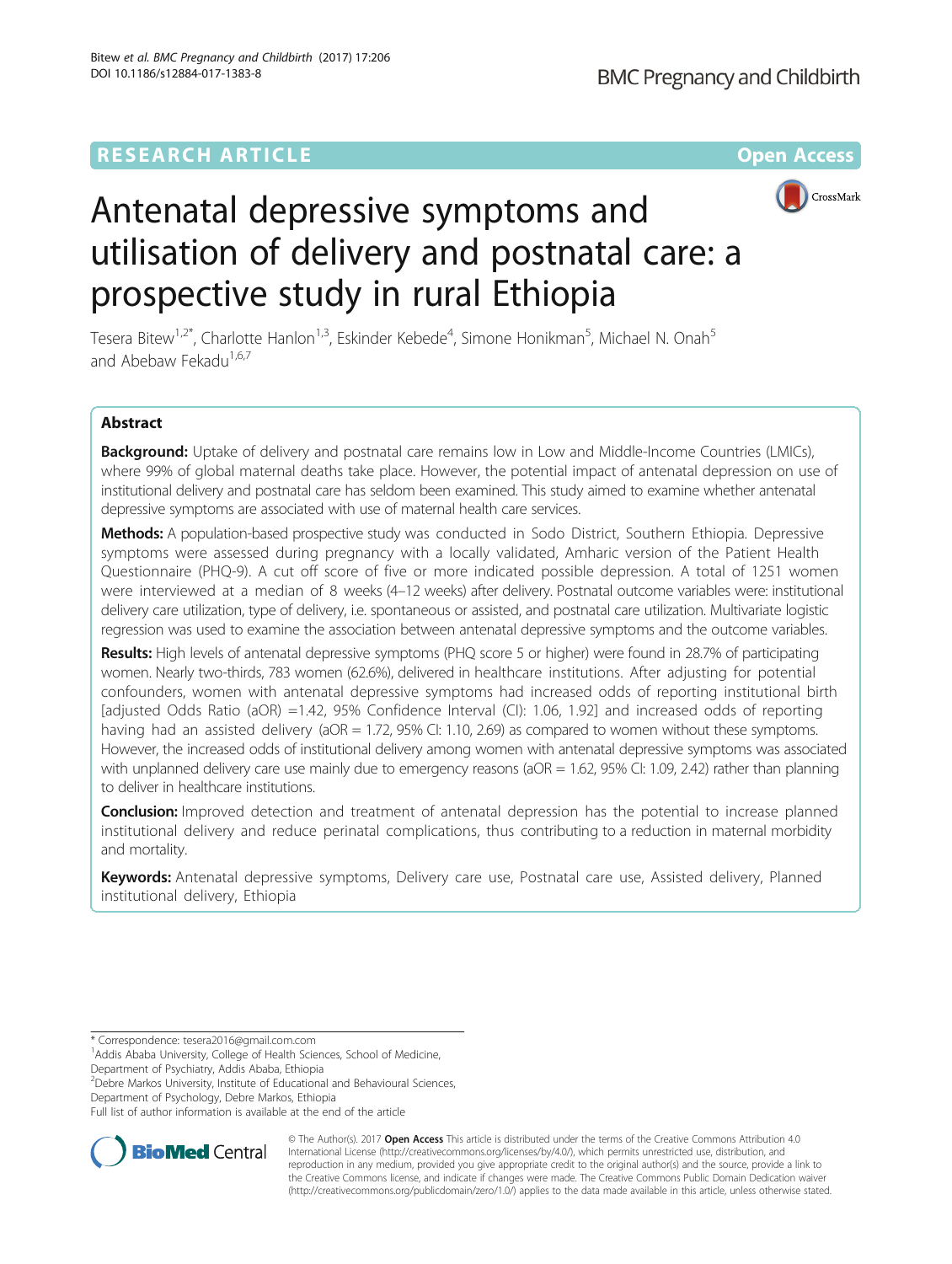## Background

Depressive disorders constitute a public health challenge that contributes a substantial proportion of years lived with disability, globally [\[1](#page-8-0), [2](#page-8-0)]. In World Health Organization (WHO) Global health estimates, depressive disorders were single largest contributors to nonfatal health loss with more than 80% of this non-fatal disease burden in Low and Middle Income Countries (LMICs) [\[3](#page-8-0)]. In the general population, depression is associated with a number of adverse impacts, including poorer quality of life [\[4](#page-8-0)], physical ill-health [\[2](#page-8-0), [4\]](#page-8-0), reduced adherence to medical recommendations [[5, 6](#page-9-0)], increased use of health care services [[7\]](#page-9-0) arising because of increased medically unexplained symptoms [[5](#page-9-0)], reduced social support, increased worries [\[8](#page-9-0)], co-morbid illness [\[5](#page-9-0)], and increased health risk behaviours and reduced self-care [[9\]](#page-9-0).

Among perinatal women, depression is additionally associated with particular adverse public health consequences [\[2](#page-8-0), [10](#page-9-0)–[14](#page-9-0)] such as adverse effects on perinatal outcomes and the growth, health and development of the child [[1,](#page-8-0) [15, 16](#page-9-0)], as well as adverse effects on maternal health. During pregnancy, depression has multiple negative effects independent of postnatal depression [\[1](#page-8-0), [15, 16](#page-9-0)] and is highly prevalent, with estimates ranging from 10 to 20% [[17](#page-9-0)–[22](#page-9-0)] worldwide, while higher prevalence levels are reported in LMICs (20%–39%) [\[17](#page-9-0), [18, 23](#page-9-0)–[27\]](#page-9-0). Most maternal deaths (99% of global maternal deaths) occur in LMICs [\[28, 29](#page-9-0)] due to undetected and/or inadequately treated complications such as infection, haemorrhage, unsafe abortion, hypertension and obstructed labour [\[28, 30](#page-9-0)–[33](#page-9-0)]. These complications are mostly preventable by improving the uptake of maternal health care services [\[34, 35\]](#page-9-0) in general, and through the improvement of skilled delivery in health care facilities, in particular [[36](#page-9-0)–[40\]](#page-9-0). The WHO has proposed skilled institutional delivery as a key strategy towards reducing maternal deaths across the globe [[41](#page-9-0)].

Established factors associated with institutional delivery in Ethiopia are higher levels of education for the woman [[34, 37, 38](#page-9-0), [42](#page-9-0)–[44](#page-9-0)] or her partner [[29](#page-9-0), [34](#page-9-0)], better socioeconomic status [[43\]](#page-9-0), urban residence [\[34, 37](#page-9-0), [38](#page-9-0), [43, 45](#page-9-0), [46\]](#page-9-0), previous experience of attending antenatal care [[34, 37](#page-9-0), [43, 47](#page-9-0)], increased women's autonomy [[48, 49\]](#page-9-0), media exposure, and prior experience of obstetric complications [[50, 51](#page-9-0)]. However, the impact of maternal depression on women's use of maternal health care has received little attention in the literature. The authors were only able to identify one relevant study from Ghana [[22](#page-9-0)] where no association was found between antenatal depression and uptake of institutional delivery, although the analysis did not control for important confounders, such as comorbid medical conditions and obstetric complications.

Investigating the potential impact of antenatal depressive symptoms on uptake of delivery care and postnatal care utilisation is essential to design future intervention strategies in LMIC settings, where perinatal outcomes are poor [\[52\]](#page-9-0) and prevalence of antenatal depressive symptoms high [\[19, 21](#page-9-0)]. We hypothesized that antenatal depressive symptoms would, independent of socioeconomic and demographic factors, reduce uptake of institutional delivery and postnatal care due to several behavioural features associated with depression: loss of motivation and interest in common activities including self-care [\[9\]](#page-9-0); reduced social support [[8\]](#page-9-0), increased cognitive deficit to make decisions and evaluate alternatives [[53\]](#page-10-0) and reduced adherence to healthcare practitioner recommendations [[5](#page-9-0), [6\]](#page-9-0). Thus, improved detection and treatment of antenatal depressive symptoms, albeit not prioritized [[54\]](#page-10-0), is hypothesized to shift these behavioural manifestations and thus increase rates of planned institutional delivery and improve maternal and perinatal outcomes.

Thus, this study aimed to investigate prospectively the association between women's antenatal depressive symptoms, uptake of institutional delivery (planned and unplanned), and postnatal care utilisation after controlling for socioeconomic, demographic, obstetric and medical factors.

## Methods

## Study design and setting

A population-based, prospective study was conducted in Sodo District, located in the Southern Nations, Nationalities and People's Region (SNNPR) of Ethiopia. The district has 54 rural and four urban sub-districts ("kebeles"), the smallest administrative unit in Ethiopia. The official language of the region and the district is Amharic. An estimate of about 161,000 people (79,000 men; 82,000 women) resided in Sodo in 2007. The majority of the inhabitants belong to the Sodo Gurage ethnic group (85%), with the remaining population being mostly Oromo and Amhara in ethnicity [[52\]](#page-9-0). Agriculture is the main economic activity within the region.

## Cohort identification

The cohort was formed by recruiting all consenting pregnant women in the district in their second and third trimester of pregnancy, between early September and end of November 2014. In the current Ethiopian healthcare system, community based health workers (Health Extension Workers, HEWs) are tasked with community health prevention and promotion activities. They are also tasked with identification and monitoring of pregnant women and to keep accurate and up-to-date maternal records in health posts (frontline primary healthcare facility staffed by HEWs).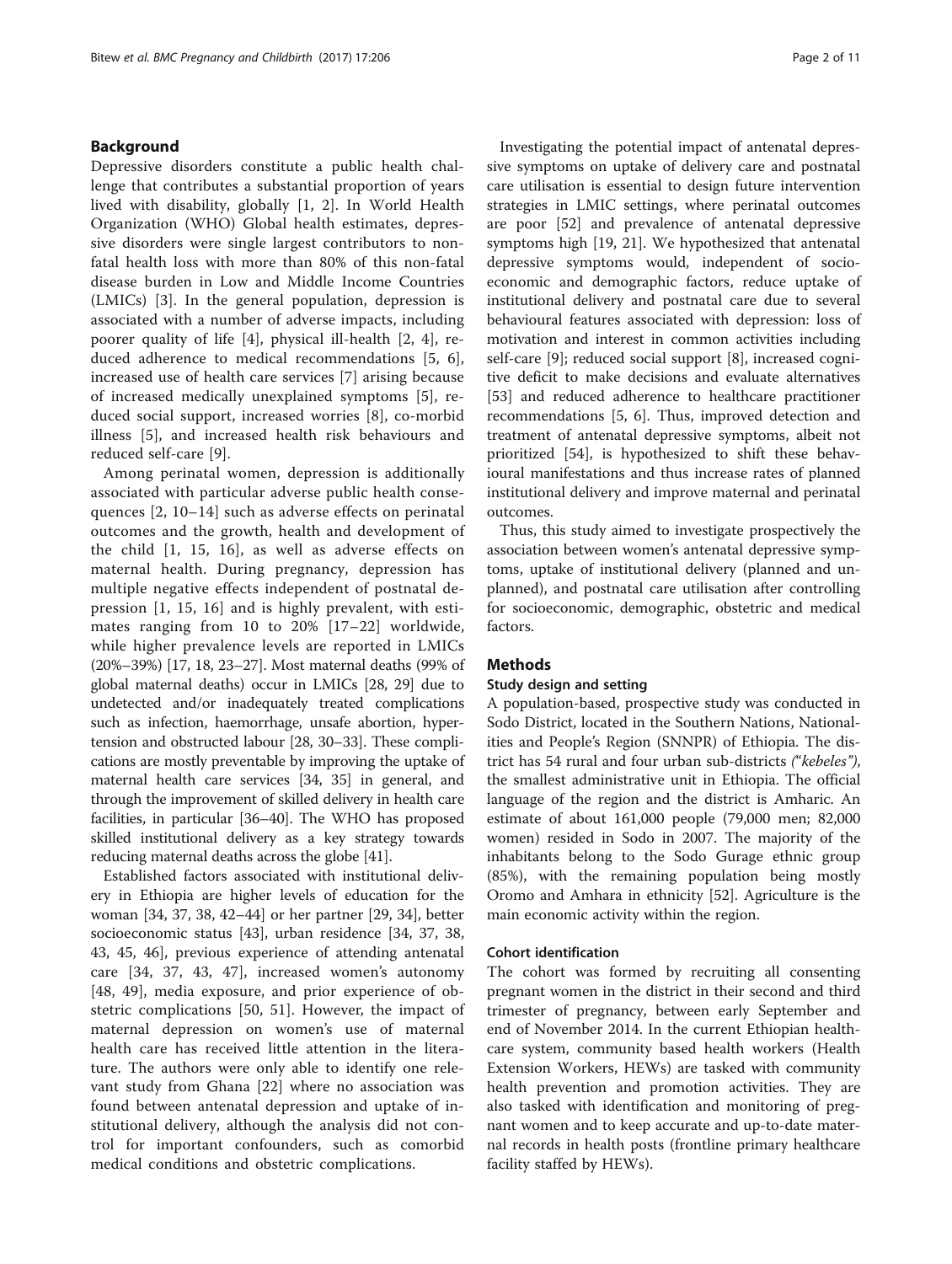In support of these activities, HEWs coordinate with the health development army, a community-based network of health education volunteers, each of whom covers five families. The members of the health development armies are required to notify HEWs of all pregnant women in their respective areas. In this study, HEWs, members of health development armies, kebele chairmen and pregnant women themselves acted as key informants to identify all pregnant women in their respective sub-districts. Through home to home visits of identified women, the data collectors obtained informed consent from potential participants and conducted the baseline interviews. A minimum of three visits were carried out before considering participants 'unavailable' or 'unidentifiable'.

Eligibility criteria for participation in the study included: (1) being in the second or third trimester of pregnancy; (2) continuously resident in the area for a minimum of 6 months; (3) no hearing or cognitive impairment that would affect their capacity to communicate adequately; (4) giving informed consent.

## Sample size

Sample size was estimated using EpiInfo version 7 [[55](#page-10-0)] assuming a statistical power of 80% with a two tailed 5% margin of error; 11.7% of institutional delivery utilization among women without antenatal depression [\[52](#page-9-0)]; a 10% difference between women with and without antenatal depressive symptoms, which was assumed to be clinically significant. A three to one ratio for women with and without antenatal depressive symptoms was used based on the rates of antenatal depression cited in the literature for LMICs settings [[17](#page-9-0)–[19](#page-9-0), [23](#page-9-0)–[25](#page-9-0)]. On this basis, the target sample size was 1174 pregnant women (294 with antenatal depressive symptoms and 880 women without antenatal depressive symptoms). However, all 1311 antenatal baseline participants (356 with antenatal depressive symptoms and 955 without antenatal depressive symptoms) formed the cohort for this study [\[56](#page-10-0)].

## Data collection and quality control

Data collection was conducted by trained interviewers using an Amharic version of the questionnaires. Forty experienced data collectors and four supervisors were trained for 2 days by the main coordinator of the study (TB) on administration of the instruments, objectives of the study and ethical issues. Training methods included lectures, demonstrations and role-plays. TB closely monitored and supervised the conduct of the study through weekly meetings with the data collectors and supervisors. Completed questionnaires were checked carefully for consistency, adherence to instructions and missing data, first by the supervisors and then by the coordinator and data entry clerks. The data were double entered using EpiData version 3.1 [[55](#page-10-0)] while data collection was

proceeding. Completed questionnaires deemed missing or inconsistent were returned back to data collectors for investigation and correction. Data reporting was made in adherence to a STROBE statement checklist [[57\]](#page-10-0) to maintain standard of reporting for cohort data.

## Measurement

## Outcome variables

Main outcomes were whether delivery occurred in a healthcare institution or at home without skilled birth attendatnt; (2) whether delivery in a healthcare setting was planned or unplanned and (3) whether postnatal care was utilized. The outcome variables were prospectively assessed at a median of 8 weeks postpartum (interquartile range of 6–11 weeks postpartum) using the lay interviewer-administered questionnaires. The delivery setting was dichotomized into home delivery vs. institutional delivery. The method of delivery was dichotomised as spontaneous vaginal delivery (SVD) or assisted delivery (instrumental vaginal delivery or Caesarean Section). Women who delivered in health care institutions were also asked whether this had been planned, or had arisen "due to prolonged labour", and or "due to referral linked to complications" (the latter two responses were subsequently coded as 'unplanned'). Postnatal care utilization was rated positive if there was at least one visit to a health care professional within 4 weeks of delivery.

## Primary exposure

The primary exposure was the occurrence of depressive symptoms antenatally. A locally validated Amharic version of the Patient Health Questionnaire (PHQ-9) [[58](#page-10-0)] was used to screen for antenatal depressive symptoms at baseline, during the second and third trimesters of pregnancy. In studies from high-income countries, the cutoff scores indicating possible major depressive disorder cluster around 10 points [[59\]](#page-10-0), however, validation studies of the PHQ-9 in rural areas of low-income countries of sub-Saharan Africa, have found a lower optimal cut-off point. In Ethiopia, the PHQ-9 has been validated in antenatal women and in primary care settings in the neighbouring district of the current study, with the optimal cut-off point indicating probable depression identified as 5 or more in primary care attendees [[60\]](#page-10-0). In a community sample of postnatal women in Ghana, the optimal cut-off to indicate probable depression was also 5 or more [[22\]](#page-9-0). Therefore, in this study, a PHQ score of 5 or more was taken to indicate probable antenatal depression.

## Potential confounders

Potential confounding variables were reviewed from the literature and assessed at baseline, during the second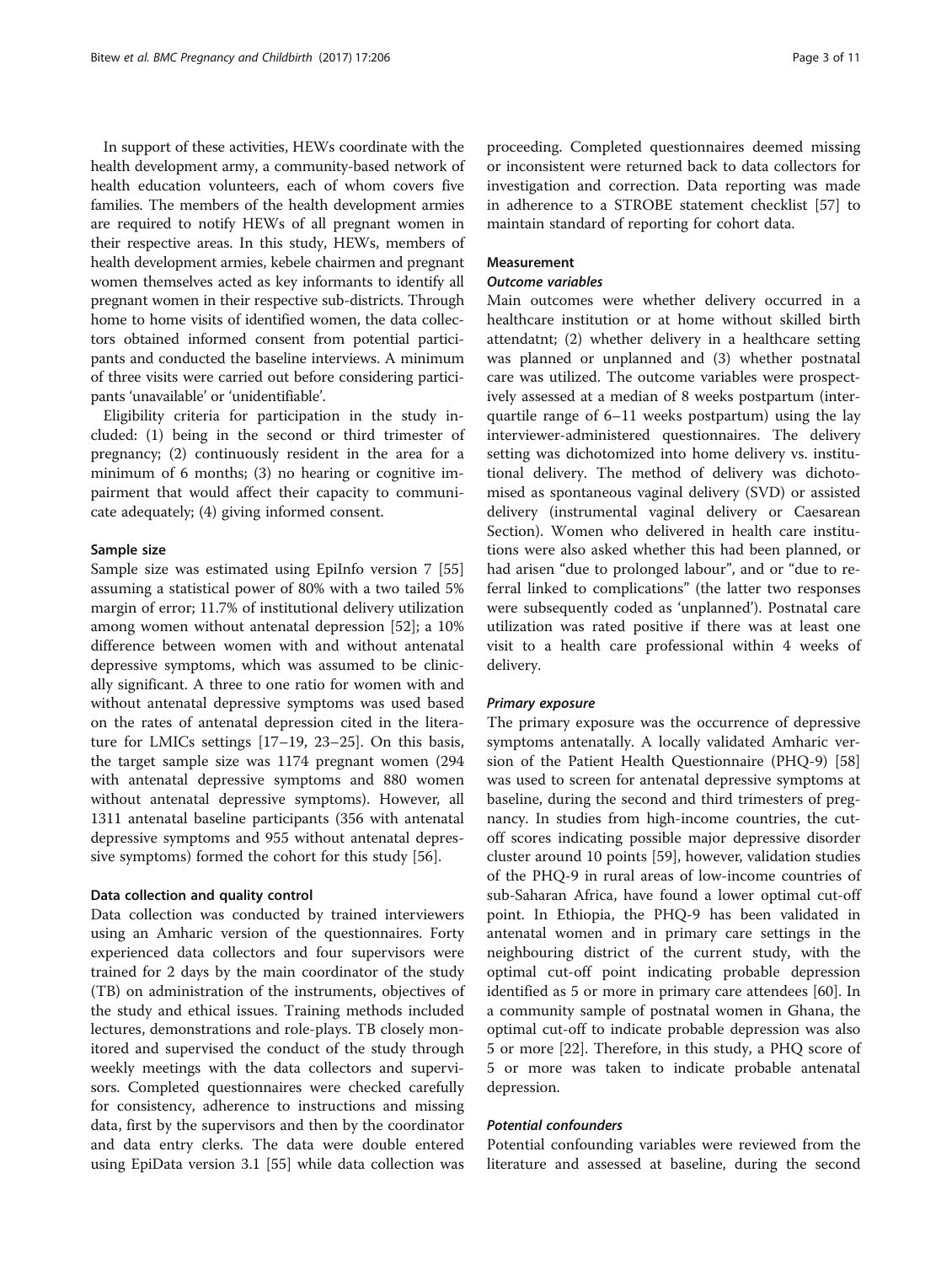and third trimesters of pregnancy. A five item scale, the Women's Abuse Screening Test (WAST) [\[61](#page-10-0), [62](#page-10-0)] was used to assess intimate partner violence (IPV). WAST was chosen for its brevity and the acceptability of the wording. A score of one or more on WAST indicates women who have experienced IPV [[61](#page-10-0), [62\]](#page-10-0). A three item scale, the Oslo Social Support scale (OSS-3) [[63](#page-10-0)], was used to assess social support. The OSS-3 scale has been used in a community based study in the same setting [\[64\]](#page-10-0).

Questions from the 2011 Ethiopian Demographic Health Survey (EDHS) were used to collect information on previous stillbirth, spontaneous abortion, neonatal and infant mortality, and comorbid medical conditions, including HIV, tuberculosis, renal or cardiac diseases, hypertension, anaemia or gastritis. Pregnancy intention was coded as 'intended' if the woman intended the pregnancy to happen; 'mistimed' if the woman would have preferred the pregnancy to have happened at a future date and 'unwanted' if the woman did not want to be pregnant at all. The number of antenatal care (ANC) visits was also asked and it was adjusted to gestational age by dividing the number of actual ANC visits by expected number of ANC contacts for a given gestation [one, two, three and four ANC contacts were expected for women at 16th, 28th, 32nd and 40th weeks of gestation respectively based on WHO recommendations [\[41\]](#page-9-0)]. Birth preparedness was also assessed using items taken from EDHS and other similar studies that asked mothers whether they had planned the means of transport, prepared a delivery kit, identified a health facility and obtained the money required for expenses during delivery [\[50, 52,](#page-9-0) [65](#page-10-0)].

A seven-item scale was used to assess the accessibility of health care facilities for women. This tool assessed the level of difficulty, distance to reach the nearest health facility, and travel time taken as well as affordability and availability of health facilities [[66](#page-10-0)]. Pregnancy complications were assessed using a list of key danger signs during pregnancy as obtained from the EDHS [\[52](#page-9-0)]. Close-ended questions were used to assess sociodemographic and socio-economic variables, including residence, marital status, estimated monthly income and educational level of participants.

## Data analysis

Stata version 13.1 (Stat Corp, 2013) was used to analyse the data. Monthly income was divided into tertiles and labelled as "high", "medium", and "low" income categories. The profile of exposures and outcomes was described using simple descriptive summary values. The number of women lost to follow up was 4.6% including missing data in outcome variables of seven women (Fig. [1\)](#page-4-0). Thus, complete case analysis was used as it was suggested that less than 5% lost to follow up was of little concern [\[67](#page-10-0), [68\]](#page-10-0).

Binary logistic regression was used to examine the association between antenatal depressive symptoms and the outcome variables. Bayesian Information Criterion (BIC) test was used to test model goodness of fit as a result of which 'number of ANC visits' was removed from two models. Socio-demographic and socioeconomic variables, interpersonal and life adversities (IPV, lack of social support), obstetric and medical conditions (experience of adverse perinatal outcomes, pregnancy complications, comorbid medical conditions, pregnancy intention, experience of institutional delivery and birth preparedness) were included in all analyses as potential confounders.

## Ethical considerations

Ethical approval (ref. number: 024/14/psy dated 23/03/ 14) was obtained from the Institutional Review Board of the College of Health Sciences, Addis Ababa University. Women with a very high level of depressive symptoms (PHQ-9  $\geq$  15) and those with suicidal ideation, as assessed by a particular item in the PHQ-9, were referred to health centres to access free primary carebased mental health services. Women with a PHQ-9 score above the validated cut off were not referred to health care facilities to avoid causing unnecessary concern among women with false positive symptoms, as the PHQ-9, as a screening tool, has low positive predictive validity [\[58](#page-10-0), [69, 70\]](#page-10-0).

## Results

From a baseline of 1311 pregnant participants, a total of 1251 women were prospectively interviewed ( $n = 1240$ ) face to face and  $n = 11$  by phone) about their delivery setting, method of delivery and postnatal care utilization with a response rate of 95.5% (Fig. [1](#page-4-0)). Women who were in the baseline sample were not significantly different from women who were in the follow-up sample with respect to selected baseline variables (Table [1](#page-5-0)).

## Characteristics of the participants

Most women were married (98.7%), were rural residents (91.9%) and were illiterate (67.5%). Nearly two thirds of women (62.6%) delivered in health institutions. Over half of the women (55.6%) reported experiencing some form of intimate partner violence in their life time and 43.8% had an unintended pregnancy (7.3% mistimed and 37.3% unwanted) (Table [1](#page-5-0)).

Antenatal depressive symptoms and institutional delivery High levels of antenatal depressive symptoms (PHQ score 5 or higher) were found in 28.7% of participating women. In the adjusted model (Table [2](#page-6-0)), women with high levels of antenatal depressive symptoms had increased odds of delivering in health care institutions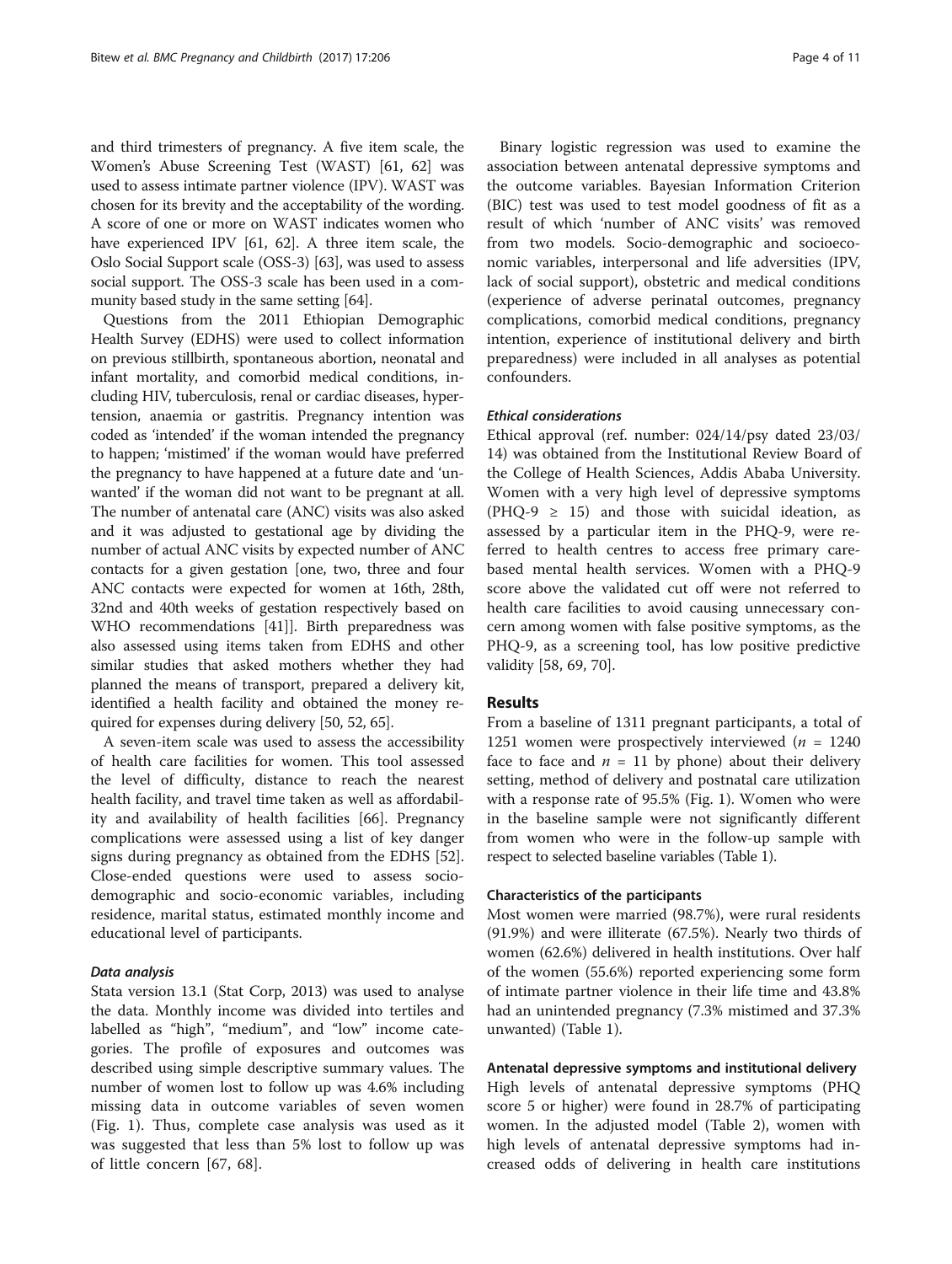<span id="page-4-0"></span>

[adjusted Odds Ratio (aOR) =1.42, 95% Confidence Interval (CI): 1.06, 1.92] independent of pregnancy complications and comorbid medical conditions. Increased access to a health care facility ( $aOR = 1.10$ ,  $95\%$  CI: 1.04, 1.16), primary level education (compared to no education) (aOR = 1.51, 95% CI: 1.10, 2.08), having a previous delivery in a health care institution (aOR = 2.21, 95% CI: 1.36, 3.58) and increased birth preparedness ( $aOR = 1.32$ , 95% CI: 1.20, 1.46) were also associated with increased odds of institutional delivery. Rural residence (aOR = 0.39, 95% CI: 0.18, 0.89) and increasing parity (aOR = 0.90, 95% CI: 0.84, 0.97) were associated with reduced odds of institutional delivery.

Among women who delivered in healthcare institutions, there was greater odds of unplanned institutional delivery, mainly due to emergency reasons such as prolonged labour and bleeding, among those with antenatal depressive symptoms (aOR = 1.62, 95% CI: 1.09, 2.42) (Table [2](#page-6-0)). Among other predictors, being in the medium income category (aOR = 1.67, 95% CI: 1.07, 2.60) was associated with increased odds of unplanned institutional delivery while each increment in birth preparedness score (aOR = 0.81, 95% CI: 0.81, 0.71, 0.93) was associated with reduced odds of unplanned institutional delivery as compared with planned institutional delivery.

## Method of delivery and antenatal depressive symptoms

After adjusting for potential confounding variables (Table [3](#page-7-0)), women with antenatal depressive symptoms had increased odds of assisted delivery compared to women without antenatal depressive symptoms ( $aOR = 1.72$ , 95%) CI: 1.10, 2.69). Factors that remained significantly associated with increased odds of assisted delivery in the adjusted model were increased access to health care facilities (aOR = 1.11, 95% CI: 1.02, 1.22); having a secondary level education (aOR = 2.40, 95% CI: 1.02, 5.67) and having one or more symptoms of pregnancy complications (aOR = 1.54, 95% CI: 1.01, 2.34). Rural residence  $(aOR = 0.39, 95\% \text{ CI: } 0.21, 0.75)$  and increasing parity  $(aOR = 0.72, 95\% \text{ CI: } 0.62, 0.82)$  were associated with reduced odds of assisted delivery.

## Postnatal care utilization and antenatal depressive symptoms

Women having a secondary level education (aOR = 3.23, 95% CI: 1.34, 7.77), increased intimate partner violence (aOR = 1.11, 95% CI: 1.06, 1.16), increased number of antenatal care (ANC) visits (aOR = 1.42, 95% CI: 1.14, 1.76) and an increased birth preparedness score  $(aOR = 1.30, 95\% \text{ CI: } 1.18, 1.42)$  had increased odds of having postnatal care visits in both the univariate and adjusted models (Table [3](#page-7-0)).

## **Discussion**

In this prospective, population-based study from rural Ethiopia, 28.7% of pregnant women were screened to have symptoms of depression. These women had significantly increased odds of unplanned utilisation of institutional delivery care, mostly due to emergency presentations rather than planning to deliver in a healthcare facility. Assisted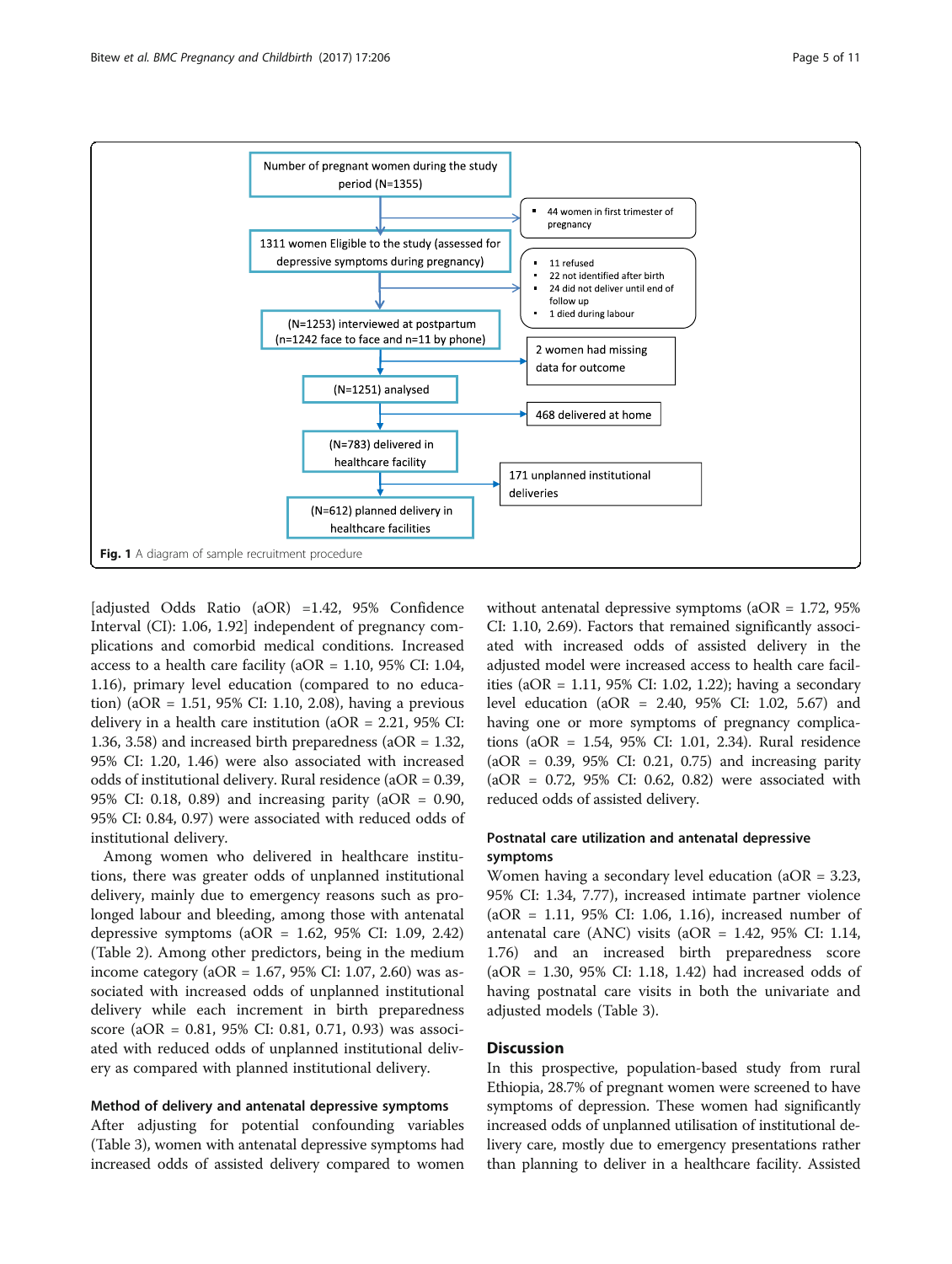## <span id="page-5-0"></span>**Table 1** Characteristics of participants ( $N = 1251$ )

| Characteristics                         |                               | Baseline ( $N = 1311$ )<br>N(% ) | Followed Up ( $N = 1251$ )<br>N(% ) | chi2 (p-value)           |
|-----------------------------------------|-------------------------------|----------------------------------|-------------------------------------|--------------------------|
| PHQ Status                              | PHQ < 5                       | 924 (70.5)                       | 892 (71.3)                          | $0.2098(p = 0.647)$      |
|                                         | $PHQ \geq 5$                  | 387 (29.5)                       | 359 (28.7)                          |                          |
| Marital Status                          | Married                       | 1293 (98.6)                      | 1235 (98.7)                         |                          |
|                                         | single, divorced or widowed   | 18(1.4)                          | 16(1.3)                             | $0.0432 (p = 0.835)$     |
| Residence                               | Urban                         | 103(7.9)                         | 101(8.1)                            | $0.0411 (p = 0.839)$     |
|                                         | Rural                         | 1208 (92.1)                      | 1150 (91.9)                         |                          |
| Household Income <sup>*</sup>           | High                          | 459 (35.0)                       | 438 (35.0)                          |                          |
|                                         | Medium                        | 423 (32.3)                       | 397 (31.7)                          | $0.1109(p = 0.946)$      |
|                                         | Low                           | 429 (32.7)                       | 416 (33.3)                          |                          |
| Mother's Education                      | Non-literate                  | 878 (67.0)                       | 844 67.5)                           |                          |
|                                         | Primary Schooling (Grade 1-8) | 380 (29.0)                       | 357 (28.5)                          | $0.0714$ ( $p = 0.965$ ) |
|                                         | Grade 9 & more                | 53 (4.0)                         | 50 $(4.0)$                          |                          |
| Experience of Intimate Partner Violence | None                          | 573 (43.7)                       | 552 (44.1)                          | $0.0453 (p = 0.831)$     |
|                                         | One or more in life time      | 738 (56.3)                       | 699(55.9)                           |                          |
| Pregnancy Intention                     | Wanted                        | 734 (56.0)                       | 701 (56.0)                          |                          |
|                                         | Mistimed (wanted but not now) | 102(7.8)                         | 93 (7.4)                            | $0.1168 (p = 0.943)$     |
|                                         | Unwanted                      | 475 (36.2)                       | 457 (37.3)                          |                          |
| Self-reported Pregnancy Complications   | None                          | 655 (50.1)                       | 632 (50.5)                          | $0.0594(p = 0.808)$      |
|                                         | One or more                   | 656 (49.9)                       | 619 (49.5)                          |                          |
| Chronic Illness                         | None                          | 871 (66.4)                       | 824 (66.4)                          | $0.0001(0 = 0.994)$      |
|                                         | One or more                   | 440 (33.6)                       | 416 (34.6)                          |                          |
| Previous institutional delivery         | Yes                           | 160 (12.2)                       | 152 (12.2)                          | $0.0018(p = 0.967)$      |
|                                         | No/primiparous                | 1151 (87.8)                      | 1099 (87.8)                         |                          |
| Delivery Care Utilisation               | Home delivery                 |                                  | 468 (37.4)                          |                          |
|                                         | Institutional delivery        | $\overline{a}$                   | 783 (62.6)                          |                          |
| Type of Delivery                        | Normal vaginal                |                                  | 1115 (89.1)                         |                          |
|                                         | Assisted or operative         |                                  | 136 (10.7)                          |                          |
| One or more Postnatal care Visits:      | No                            |                                  | 568 (45.8)                          |                          |
|                                         | Yes                           |                                  | 672 (54.2)                          |                          |
| Reason for use of inst. delivery        | Planned                       |                                  | 612 (78.3)                          |                          |
|                                         | Unplanned                     |                                  | 171 (21.7)                          |                          |

Single Marital Status = unmarried, widowed, divorced

\* Income was categorized into tertiles as low, medium and high

CS Caesarian Section

delivery was also significantly greater in women with antenatal depressive symptoms.

Overall, the prevalence of antenatal depressive symptoms in our study is consistent with studies in Ghana (26.3%) and Cote d'Ivoire (28.3%) which used the same measure [[18, 23\]](#page-9-0). Studies in South Africa [\[25](#page-9-0)], Vietnam [[17\]](#page-9-0) and Southern Brazil [[24\]](#page-9-0) using other screening tools (Self-Reporting Questionnaire and Edinburgh Postnatal Depression Scale) also reported rates of antenatal depressive symptoms of 30–39%.

Prior to the introduction of the health extension programme [[71](#page-10-0)], and until 2011, institutional delivery rates in Ethiopia were very low [\[52](#page-9-0)]. Recent trends indicate improving rates, especially in southern Ethiopia, with nearly 50% of women in community-based samples, and nearly three-quarters of women in urbanized areas delivering in health facilities [\[72](#page-10-0)–[74\]](#page-10-0). Our study finding that over 60% of women deliver in an institution is inline with this positive trend.

We hypothesized that antenatal depressive symptoms are associated with a reduction in women's uptake of institutional delivery through reduced self-care, social support and reduced women's adherence to healthcare practitioners' recommendations. In contradiction with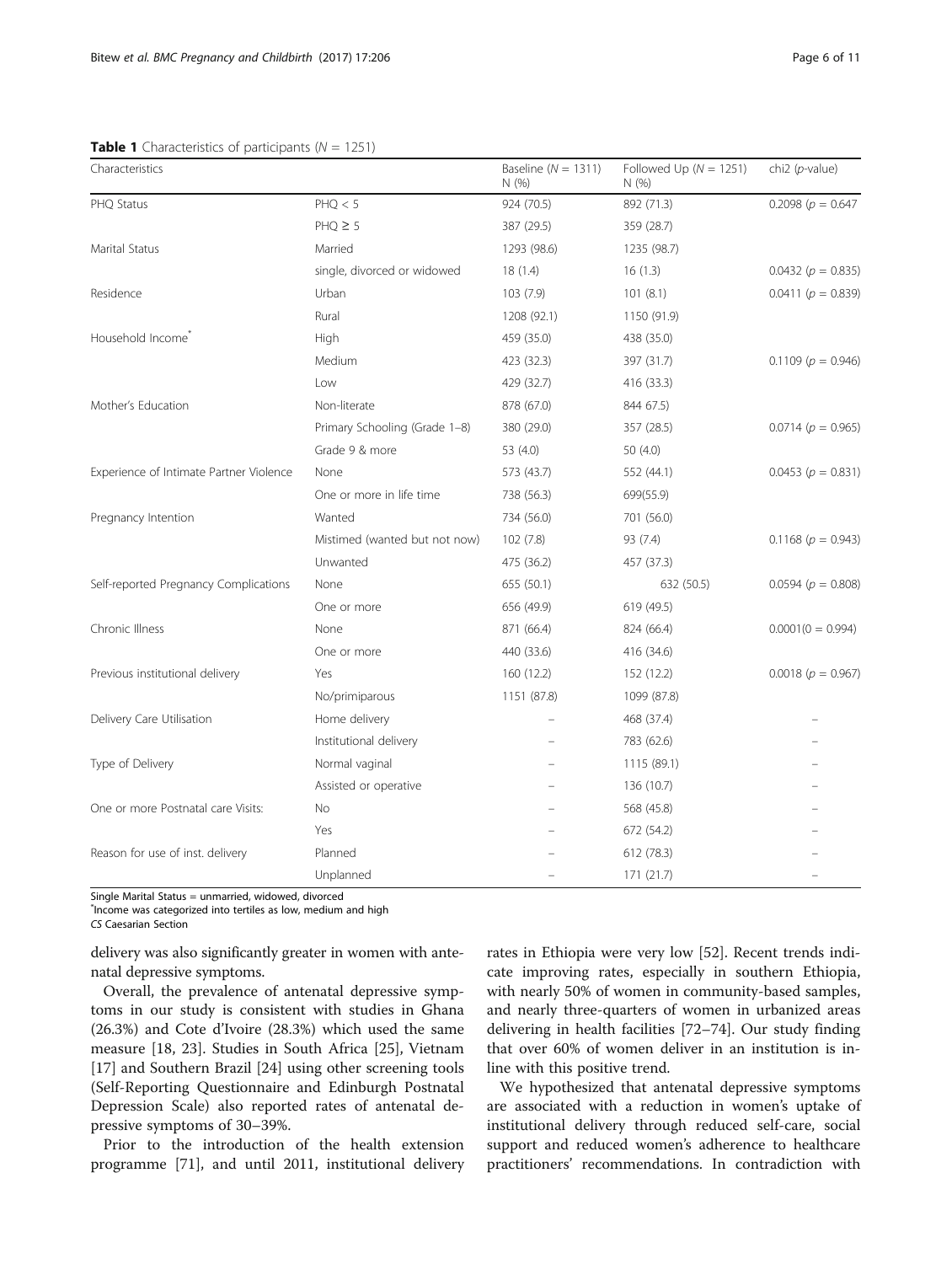| Variables                                    | Odds of Institutional delivery<br>(vs. home) $(n = 1251)$ |                       | Odds of unplanned Institutional<br>delivery (vs. Planned)( $n = 783$ ) |                       |
|----------------------------------------------|-----------------------------------------------------------|-----------------------|------------------------------------------------------------------------|-----------------------|
|                                              | (cOR, 95% CI)                                             | (aOR, 95% CI)         | (cOR, 95% CI)                                                          | (aOR, 95% CI)         |
| Depressive Symptoms: PHQ9 ≥ 5                | 1.09 (0.85, 1.41)                                         | 1.42 (1.06, 1.92)*    | $1.57$ (1.10, 2.35)*                                                   | 1.62 (1.09, 2.42)*    |
| Access to Health Facility                    | $1.16$ (1.10, 1.22)**                                     | $1.10$ (1.04, 1.16)*  | 0.97(0.90, 1.04)                                                       | 0.99(0.91, 1.07)      |
| Marital Status: Single                       | 0.77(0.28, 2.07)                                          | 0.70(0.24, 2.06)      | 0.45(0.06, 3.60)                                                       | 0.37(0.04, 3.10)      |
| Residence: Rural                             | $0.13$ (0.06, 0.27)**                                     | $0.39$ (0.18, 0.89)*  | $1.02$ (0.60, 1.72)                                                    | 0.78(0.391.56)        |
| Household Income:                            |                                                           |                       |                                                                        |                       |
| Low                                          |                                                           |                       |                                                                        |                       |
| Medium                                       | 1.13 (0.85, 1.49)                                         | $0.89$ (0.65, 1.20)   | 1.44 (0.95, 2.19)                                                      | $1.67$ (1.07, 2.60)*  |
| High                                         | 1.31 (0.99, 1.73)                                         | 1.05(0.77, 1.45)      | 1.03 (0.68, 1.58)                                                      | 1.37 (0.86, 2.18)     |
| Educ. Level:                                 |                                                           |                       |                                                                        |                       |
| Illiterate                                   |                                                           |                       |                                                                        |                       |
| Primary Schooling                            | 2.25 (1.71, 2.95)**                                       | $1.51$ (1.10, 2.08)*  | $0.70$ $(0.48, 1.02)$                                                  | 0.65(0.41, 1.01)      |
| $\geq$ Secondary                             | 19.01 (4.59, 78.71**                                      | 3.99 (0.87, 18.27)    | 0.73(0.34, 1.55)                                                       | $0.57$ $(0.22, 1.51)$ |
| Intimate Partner violence                    | 0.97(0.94, 1.01)                                          | 0.97 (0.93, 1.02)     | 0.98 (0.92, 1.04)                                                      | 0.95 (0.89, 1.02)     |
| Social Support                               | 1.01 (0.95, 1.07)                                         | 0.95 (0.88, 1.01)     | $0.90$ (0.83, 0.98)*                                                   | $0.93$ $(0.85, 1.02)$ |
| Institutional Delivery of previous baby: Yes | 3.62 (2.30, 5.68)**                                       | $2.21$ (1.36, 3.58)*  | 1.15(0.93, 1.43)                                                       | 1.39 (0.85, 2.26)     |
| <b>Birth Preparedness</b>                    | $1.5(1.32, 1.56)$ **                                      | 1.32 (1.20, 1.46)**   | $0.81$ (0.72, 0.92)*                                                   | $0.81$ (0.71, 0.93)*  |
| Parity (Birth Order)                         | $0.83$ (0.79, 0.88)**                                     | $0.90$ (0.84, 0.97)*  | 1.00 (0.92, 1.08)                                                      | 0.93(0.83, 1.03)      |
| Pregnancy Intention:                         |                                                           |                       |                                                                        |                       |
| Wanted                                       |                                                           |                       |                                                                        |                       |
| Mistimed                                     | $0.62$ (0.40, 0.96)*                                      | $0.70$ $(0.44, 1.11)$ | $0.86$ $(0.42, 1.77)$                                                  | 0.87(0.41, 1.83)      |
| Unwanted                                     | $0.64$ (0.51, 0.82)**                                     | 0.84(0.64, 1.11)      | 1.03(0.71, 1.48)                                                       | 0.95(0.631.43)        |
| Symptoms of Pregnancy Comp.: ≥1              | 0.88(0.70, 1.11)                                          | $0.88$ (0.68, 1.15)   | 1.16(0.83, 1.64)                                                       | $1.01$ $(0.69, 1.47)$ |
| Comorbid medical conditions: ≥1              | $1.32$ (1.04, 1.67)*                                      | 1.23 (0.95, 1.59)     | 0.99(0.70, 1.39)                                                       | $0.96$ $(0.67, 1.38)$ |

<span id="page-6-0"></span>**Table 2** Use of Institutional Delivery care as a function of antenatal depressive symptoms

\*significant at <0.05, \*\*significant at <0.001

Access to health care facility score: minimum = 5; Maximum = 15; Mean = 11.98; SD = 2.40

Birth Preparedness score: Minimum = 0; Maximum = 4; Mean =  $1.61$ ; SD =  $1.42$ 

Intimate Partner violence score: minimum = 9; Maximum = 16; Mean = 2.14;  $SD = 2.88$ 

Social support score: minimum =  $3$ : Maximum =  $14$ : Mean =  $10.68$ : SD =  $2.00$ Parity score: minimum = 0; Maximum = 12; Mean = 2.74; SD = 2.09

our hypothesis, we found a significantly increase in uptake of institutional delivery among women with antenatal depressive symptoms independent of pregnancy complications and comorbid medical conditions. Increased emergencies related to labour complications might explain this contradiction.

The increased odds of assisted delivery and uptake of unplanned institutional delivery among women with antenatal depressive symptoms supports others' findings that women with depressive symptoms have an increased risk of labour complications [[11,](#page-9-0) [75](#page-10-0)–[77\]](#page-10-0). We found the main reasons for institutional delivery of women with antenatal depressive symptoms to be emergencies related to labour complications endorsed as 'prolonged labour' and or 'referral due to labour complications'. Our findings reflect those of a study in Ghana where antenatal depression was associated with assisted delivery and other perinatal complications, including

prolonged labour, vaginal tears, loss of consciousness, heavy vaginal bleeding, surgery to repair or remove the womb and blood transfusion [[22\]](#page-9-0). Similarly, a previous community based cohort study in Ethiopia [[14](#page-9-0)] and studies in China [[78](#page-10-0)] and Ghana [[22](#page-9-0)] demonstrated that antenatal depression was associated with prolonged labour or non-progressive preterm contractions [\[76](#page-10-0)]. Studies in Peru [[79\]](#page-10-0) and in Finland [\[80\]](#page-10-0) also demonstrated increased odds of preeclampsia among women with antenatal depression while studies in California [[77](#page-10-0)] and Canada [\[76\]](#page-10-0) demonstrated increased odds of infection among this group of women. These perinatal complications are thus, more likely to increase unplanned institutional delivery and assisted delivery among women with depressive symptoms. There are also biological explanations for the association of depression with perinatal complications. In these explanations, depression is purported to hyper stimulate Hypothalamus-Pituitary-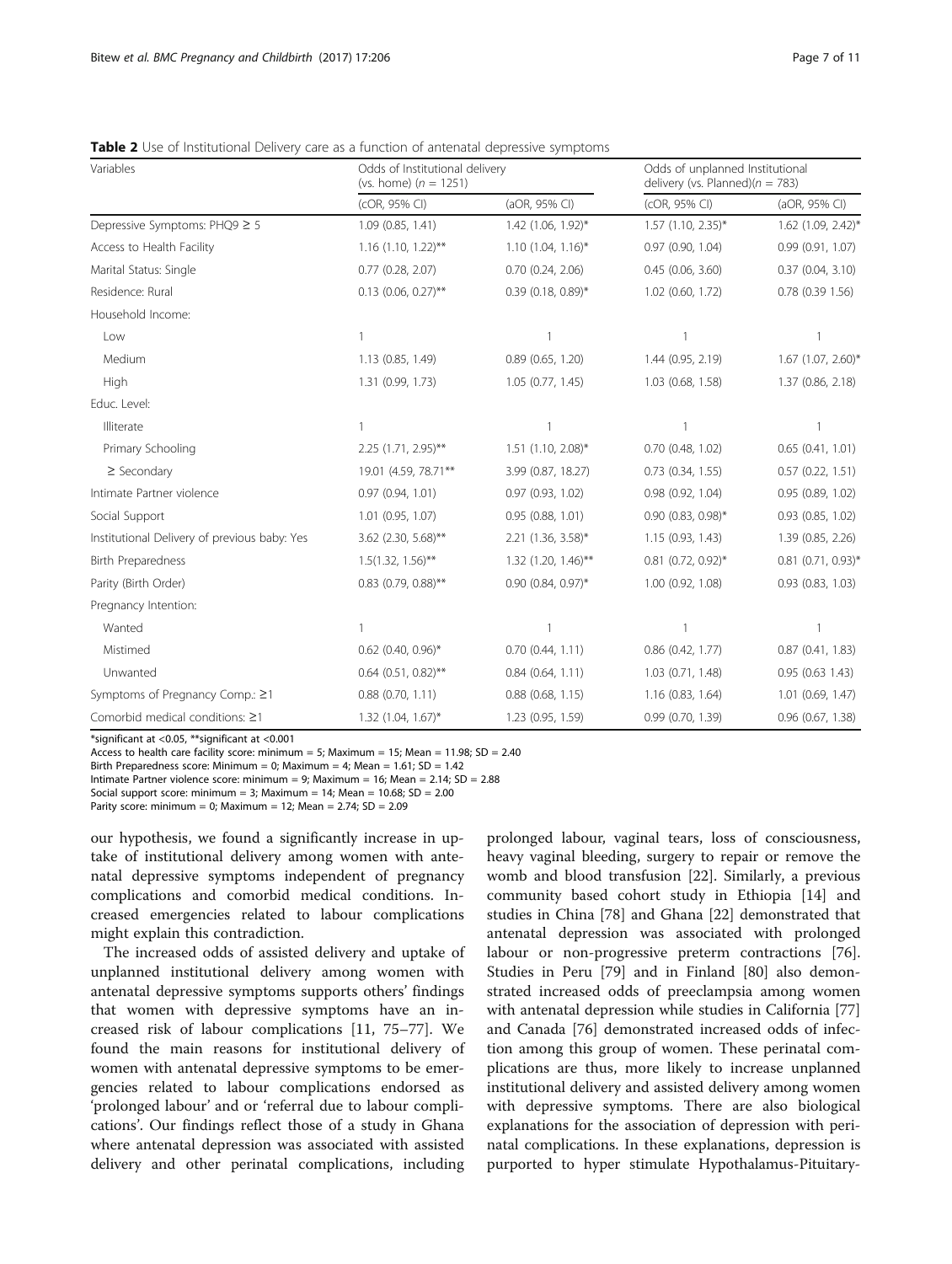<span id="page-7-0"></span>Table 3 Having assisted delivery and use of postnatal care vs antenatal depressive symptoms

| Variables                                                          | Assisted delivery vs SVD |                         |                       | Postnatal care use    |  |
|--------------------------------------------------------------------|--------------------------|-------------------------|-----------------------|-----------------------|--|
|                                                                    | (cOR, 95% CI)            | (aOR, 95% CI)           | (cOR, 95% CI)         | (aOR, 95% CI)         |  |
| Depressive Symptoms: PHQ9 ≥ 5                                      | 1.31 (0.90, 1.91)        | $1.72$ (1.10, 2.69)*    | 1.12(0.87, 1.43)      | 1.13 (0.85, 1.50)     |  |
| Access to Health Facility                                          | 1.18 (1.09, 1.29)**      | $1.11$ $(1.02, 1.22)$ * | $1.05$ (1.00, 1.10)*  | $1.01$ (0.96, 1.06)   |  |
| Marital Status: Single                                             | 2.79 (0.89, 8.76)        | 2.33 (0.66, 8.17)       | $0.74$ $(0.27, 2.04)$ | $0.71$ $(0.24, 2.16)$ |  |
| Residence: Rural                                                   | $0.18$ (0.11, 0.29)**    | $0.39$ (0.21, 0.75)*    | $0.60$ (0.39, 0.93)*  | 1.42 (0.82, 2.46)     |  |
| Income per family:                                                 |                          |                         |                       |                       |  |
| Low                                                                |                          |                         |                       | 1                     |  |
| Medium                                                             | $0.91$ $(0.58, 1.42)$    | $0.72$ (0.45, 1.17)     | 0.97(0.74, 1.28)      | 0.91(0.68, 1.21)      |  |
| High                                                               | 1.06 (0.69, 1.62)        | $0.80$ $(0.48, 1.34)$   | 1.12(0.86, 1.47)      | 0.98(0.72, 1.33)      |  |
| Educational Level:                                                 |                          |                         |                       |                       |  |
| Illiterate                                                         | 1                        |                         |                       | 1                     |  |
| Primary Schooling                                                  | 2.62 (1.78, 3.88)**      | 1.29 (0.81, 2.06)       | 1.19 (0.92, 1.53)     | $1.0$ (0.79, 1.43)    |  |
| $\geq$ Secondary                                                   | 10.85 (5.84, 20.16)**    | 2.40 (1.02, 5.67)*      | 4.03 (1.93, 8.41)**   | 3.23 (1.34, 7.77)*    |  |
| Intimate Partner violence                                          | 0.97(0.91, 1.03)         | $0.95$ $(0.88, 1.02)$   | $1.09$ (2.04, 1.13)** | $1.11$ (1.06, 1.16)** |  |
| Social Support                                                     | 1.00 (0.92, 1.09)        | $1.03$ (0.93, 1.14)     | 1.01 (0.95, 1.06)     | 0.99(0.93, 1.05)      |  |
| Institutional Delivery of last baby: Yes                           | $2.07(1.31, 3.27)^*$     | 1.40 (0.82, 2.37)       |                       |                       |  |
| Number of Antenatal Care visits visits adjusted to Gestational Age |                          |                         | $1.72$ (1.40, 2.12)** | 1.42 (1.14, 1.76)*    |  |
| <b>Birth Preparedness</b>                                          | $1.21$ (1.07, 1.36)*     | $1.01$ $(0.87, 1.17)$   | $1.32$ (1.21, 1.43)** | $1.30(1.18, 1.42)$ ** |  |
| Parity                                                             | $0.65$ (0.58, 0.73)**    | $0.72$ (0.62, 0.82)**   | 0.96(0.91, 1.02)      | 1.01 (0.94, 1.08)     |  |
| Pregnancy Intention:                                               |                          |                         |                       |                       |  |
| Wanted                                                             |                          | $\mathbf{1}$            | 1                     | 1                     |  |
| Mistimed                                                           | $0.62$ (0.29, 1.31)      | $0.87$ (0.39, 1.95)     | 1.27 (0.81, 1.99)     | 1.26 (0.79, 2.01)     |  |
| Unwanted                                                           | $0.54$ (0.36, 0.82)*     | $1.01$ (0.63, 1.62)     | $0.80$ $(0.63, 1.02)$ | $0.86$ $(0.66, 1.13)$ |  |
| Symptoms of Pregnancy Comp.: ≥1                                    | $1.48$ (1.03, 2.12)*     | $1.54$ (1.01, 2.34)*    | 0.90(0.72, 1.12)      | $0.85$ $(0.66, 1.10)$ |  |
| Comorbid medical conditions: ≥1                                    | 1.38 (0.96, 1.97)        | 1.47 (0.99, 2.19)       | 0.94(0.74, 1.18)      | $0.84$ (0.66, 107)    |  |

\*significant at <0.05, \*\*significant at <0.001

Access to health care facility score: minimum = 5; Maximum = 15; Mean = 11.98; SD = 2.40

Birth Preparedness score: Minimum = 0; Maximum = 4; Mean = 1.61; SD = 1.42

Intimate Partner violence score: minimum = 9; Maximum = 16; Mean = 2.14; SD = 2.88 Social support score: minimum =  $3$ ; Maximum =  $14$ ; Mean =  $10.68$ ; SD =  $2.00$ 

Number of ANC visits: minimum = 0; Maximum = 8; Mean =  $1.524$ : SD =  $1.50$ 

Parity score: minimum = 0; Maximum = 12; Mean = 2.74; SD = 2.09

Adrenal (HPA) axis to produce hormones that have

adverse effects on the uterine environment [[81](#page-10-0)–[83](#page-10-0)]. Furthermore, studies have demonstrated that women with antenatal depressive symptoms are more likely to have somatic complaints, co-morbid medical conditions [[6,](#page-9-0) [84\]](#page-10-0) and other perinatal complications  $[12, 14, 85, 86]$  $[12, 14, 85, 86]$  $[12, 14, 85, 86]$  $[12, 14, 85, 86]$  $[12, 14, 85, 86]$  $[12, 14, 85, 86]$ ] as well as increased fear of childbirth and worries about death and survival during labour [\[8](#page-9-0), [87](#page-10-0)] which may increase the likelihood of institutional deliveries in this group.

Our study showed that rural residence was associated with reduced odds of institutional delivery and reduced odds of having assisted delivery, while increased access to health care was associated with increased odds of institutional delivery and having an assisted delivery. These results support consistently findings from others' work

[[34, 37, 38](#page-9-0), [43](#page-9-0), [45, 46,](#page-9-0) [73](#page-10-0), [88](#page-10-0), [89](#page-10-0)]. Increased parity was associated with reduced odds of institutional delivery and assisted delivery, which is also consistent with other local studies [\[45, 46](#page-9-0), [88, 89\]](#page-10-0). This may be due to decreased likelihood of prolonged labour with increase in parity.

The strength of our study is that it was prospective and used a locally validated measure of depressive symptoms. Selection bias was also minimized in this populationbased study as a robust method was used to identify all cases during the study period. However, we cannot be entirely certain if all eligible participants in the district were identified during the time period of the study. Respondent recall bias was minimized by measuring outcome variables within 6–11 weeks of birth. Furthermore, a broader range of confounders such as pregnancy complication and comorbid illnesses were controlled in our models.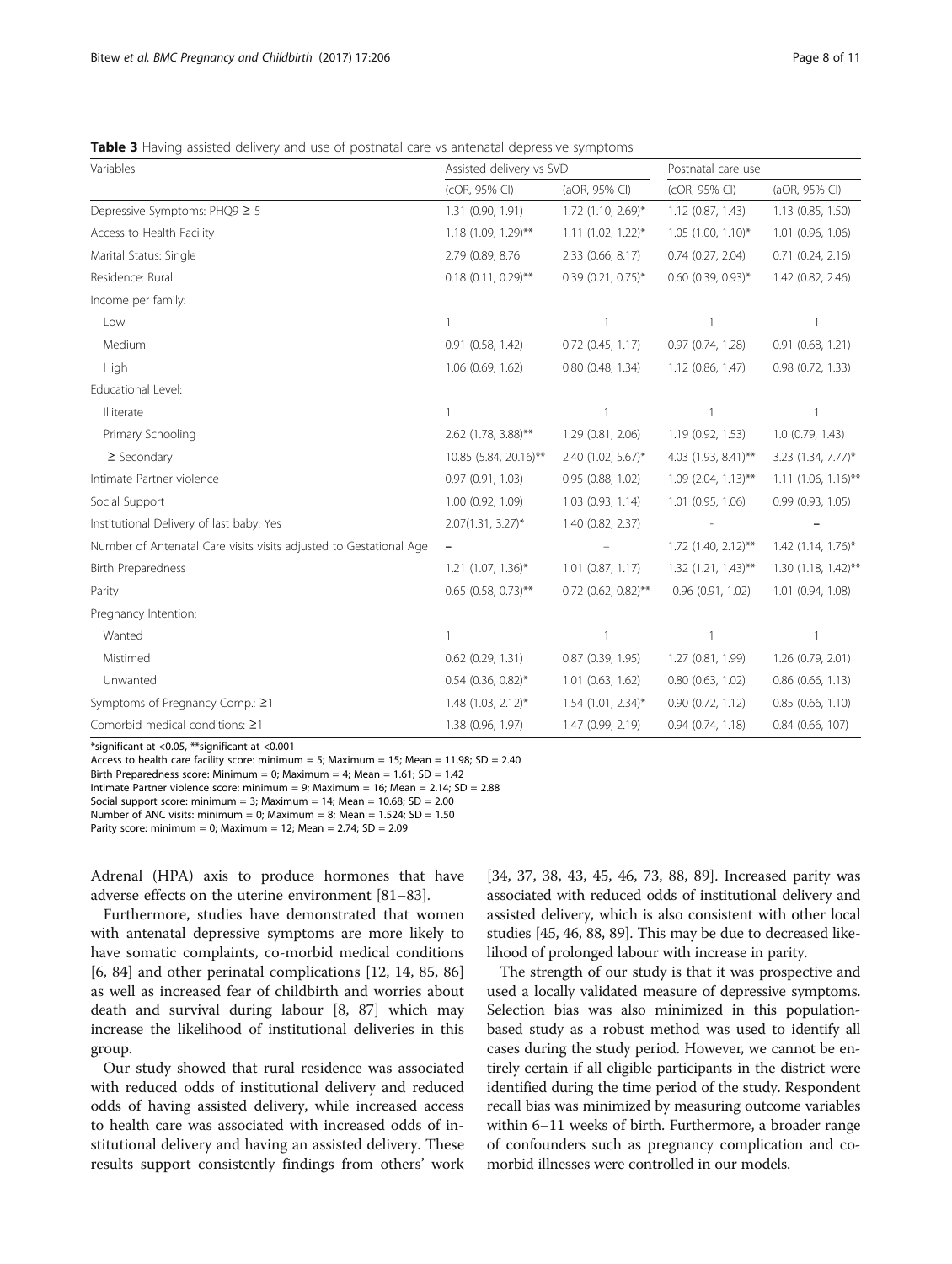<span id="page-8-0"></span>Our study did not however, consider the cultural beliefs of women regarding seeking postnatal care. This is pertinent in rural Ethiopia where women are not encouraged to leave their homes until 2–3 weeks postpartum. This might explain the non-significant finding in the association between antenatal depressive symptoms and postnatal care utilization. Because of the low predictive value of PHQ-9 [\[69](#page-10-0), [70\]](#page-10-0), as a screening tool, it is likely that a proportion of PHQ-9 positive women do not meet criteria for a diagnosis of depression. Nonetheless, we found an important association of antenatal depressive symptoms with maternal health care utilization.

## Conclusion

Among women with antenatal depressive symptoms, there was increased odds of institutional delivery in general, and increased unplanned institutional delivery utilisation mainly due to emergency reasons. Assisted delivery was also increased among this group of women, which might have been due to labour complications. Thus, improved detection and treatment of antenatal depression has the potential to increase planned institutional delivery and reduce perinatal complications, thus contributing to a reduction in maternal morbidity and mortality, as well as improved neonatal health.

#### **Abbreviations**

ANC: Antenatal Care; aOR: adjusted Odds Ratio; CI: Confidence Interval; cOR: crude Odds Ratio; CS: Caesarian Section; LMIC: Low and Middle Income Countries; SVD: Spontaneous Vaginal Delivery; WHO: World Health Organization

#### Acknowledgements

We are grateful to Professor Martin Prince, Professor Larry Wissow and Dr. Rosie Mayston for their valuable comments while the study design was being developed. We gratefully acknowledge the support of the Sodo District Health Bureau. The project was supported by a special grant from the PRIME project. Special thanks to all of the participants of this study.

#### Funding

The study was supported through the small grants initiative of the Programme for Improving Mental healthcare (PRIME) provided to TB from the Department of International Development (PO 5248). However, the funding body did not play any role in the design of study, data collection, interpretation of data or in writing or submission of the manuscript.

## Availability of data and materials

The datasets generated and analysed during the current study are not publicized at present. (1) Data were collected as part of a cross-country study and will be available for further cross-country work; (2) This was also part of a PhD project and the student needs to use the data for his PhD work before data could be made available; (3) We have not received consent from participants to share the data on the web but, will be available from the corresponding author on reasonable request.

## Authors' contributions

Involved in the development of the proposal: TB, CH, AF, EK. Participated in data collection: TB, CH, AF. Participated in analysis: TB, CH, AF, SH, MO. Prepared the draft: TB, AF, CH, SH, MO. Revised drafts of the paper: TB, AF, CH, EK, SH, MO. All authors have read and approved the final version of this manuscript.

#### Authors' information

TB: PhD fellow in Mental Health Epidemiology, Department of Psychiatry, College of Health Sciences, Addis Ababa University, Addis Ababa, Ethiopia; Department of Psychology, Institute of Education and Behavioral Sciences, Debre Markos University, Debre Markos, Ethiopia.

AF: Associate Professor of Psychiatry (MD, PhD, MRCPsych), Addis Ababa University, Addis Ababa, Ethiopia.

CH: Associate Professor of Psychiatry (MD, PhD, MRCPsych), Addis Ababa University, Addis Ababa, Ethiopia.

EK: Assistant professor of obstetrics and gynecology (MD), Addis Ababa University, Addis Ababa, Ethiopia.

SH: Director of Perinatal Mental Health Project (MD), Alan J. Flisher Centre for Public Mental Health, Department of Psychiatry and Mental Health, University of Cape Town, South Africa.

MO: Perinatal Mental Health Project (MPH), Alan J. Fisher Centre for Public Mental Health, Department of Psychiatry and Mental Health, University of Cape Town, South Africa.

## Competing interests

The authors declare that they have no competing interests.

#### Consent for publication

Not applicable.

#### Ethics approval and consent to participate

Ethical approval (ref. number: 024/14/psy dated 23/03/14) was obtained from the Institutional Review Board of the College of Health Sciences, Addis Ababa University. Written consent (with thumb prints for non-literates) was obtained from all participants after explanation about the study. Women with very high level of depressive symptoms (PHQ-9 ≥ 15) and those with suicidal ideation, as assessed by an item in the PHQ-9, were referred to health centres to access free primary care-based mental health services.

#### Publisher's Note

Springer Nature remains neutral with regard to jurisdictional claims in published maps and institutional affiliations.

#### Author details

<sup>1</sup> Addis Ababa University, College of Health Sciences, School of Medicine, Department of Psychiatry, Addis Ababa, Ethiopia. <sup>2</sup>Debre Markos University Institute of Educational and Behavioural Sciences, Department of Psychology, Debre Markos, Ethiopia. <sup>3</sup>King's College London, Institute of Psychiatry Psychology and Neuroscience, Centre for Global Mental Health, London, UK. 4 Addis Ababa University, College of Health Sciences, Department of Obstetrics and Gynecology, Addis Ababa, Ethiopia. <sup>5</sup>University of Cape Town Department of Psychiatry and Mental Health, Alan J Flisher Centre for Public Mental Health, Perinatal Mental Health Project, Cape Town, South Africa. <sup>6</sup>King's College London, Institute of Psychiatry, Psychology and Neuroscience Department of Psychological Medicine, Centre for Affective Disorders, London, UK.<sup>7</sup> Addis Ababa University, Centre for Innovative Drug Development and Therapeutic Trials for Africa (CDT-Africa), Addis Ababa, Ethiopia.

## Received: 16 November 2016 Accepted: 13 June 2017 Published online: 29 June 2017

#### References

- Bonari L, Pinto N, Einarson A, Steinereir M, Koren G. Perinatal risks of untreated depression during pregnancy. Can J Psychiatr. 2004;49(11): 726–35.
- Senturk V, Hanlon C, Medihin G, Dewey M, Araya M, Alem A, et al. Impact of Perinatal somatic and common mental disorder symptoms on functioning on Ethiopian women: the P-MaMiE population based cohort study. J Affect Disord. 2012;136:340–9.
- 3. WHO. Depression and other common mental disorders: global health estimates. Geneva: WHO; 2017.
- 4. Noel P, Williams J, Unutzer J, Worchel J, Lee S, Cornell J, et al. Depression and comorbid illness in elderly primary care patients: impact on multiple domains of health status and well-being. Ann Fam Med. 2004;2(6):555–62.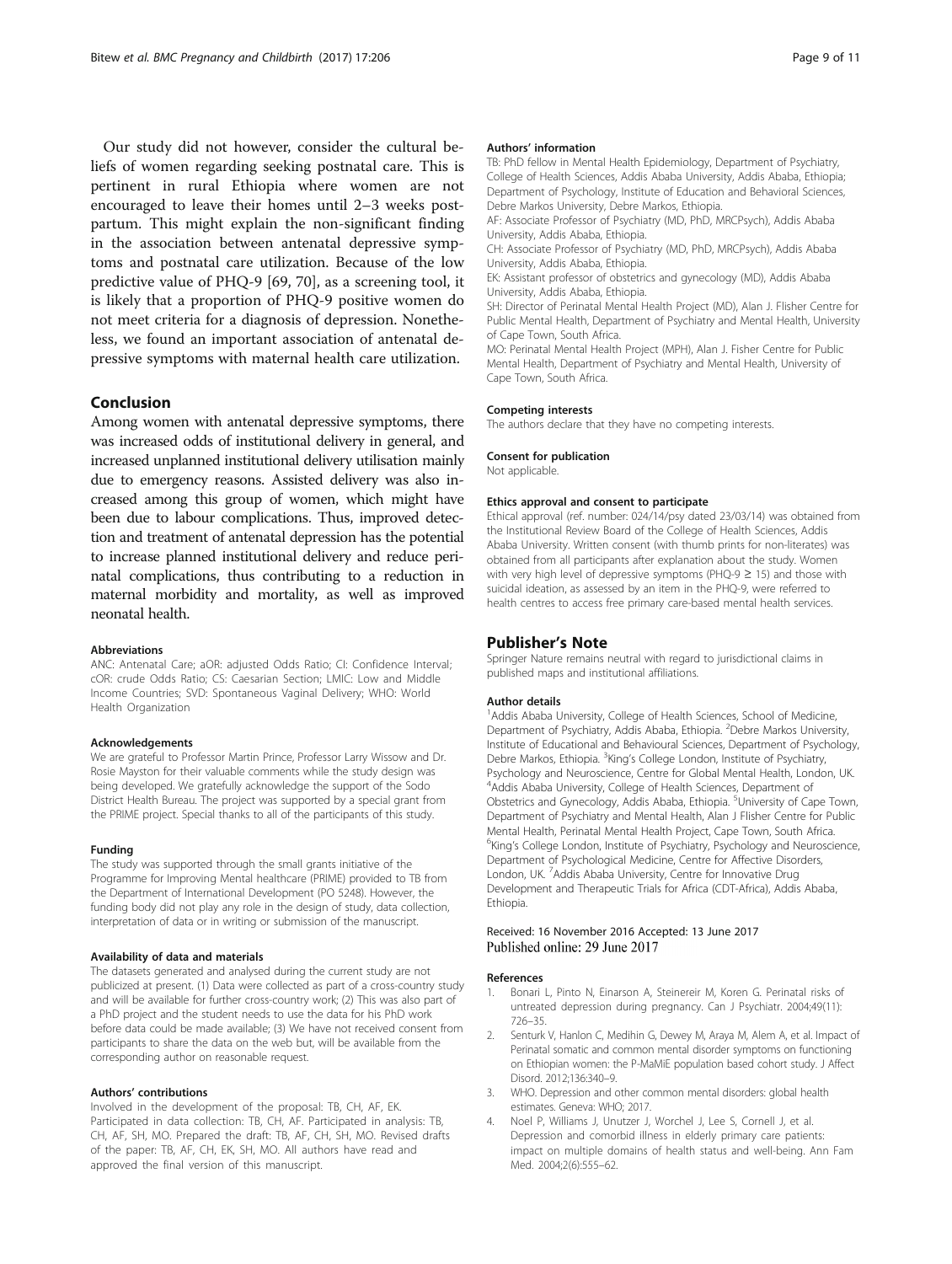- <span id="page-9-0"></span>5. DiMatteo R, Lepper H, Croghan T. Depression is a risk factor for noncompliance with medical treatment meta-analysis of the effects of anxiety and depression on patient adherence. Arch Intern Med. 2000; 160:2101–7.
- 6. Katon W. Epidemiology and treatment of depression in patients with chronic medical illness. Dialogues Clin Neurosci. 2011;13(1):7–23.
- 7. Beekman A, Deeg D, Braam A, Tilburg W. Consequences of major and minor depression in later life : a study of disability, well-being and service utilization. Psychol Med. 1997;27:1397–409.
- 8. Hanlon C, Whitley R. Wondimagegn D, Alem a, Prince M. Between life and death: exploring the socio-cultural aspect of antenatal mental distress in rural Ethiopia. Arch Womens Ment Health. 2010;13(5):385–93.
- 9. Carney R, Freedlanda K, Millerb G, Jaffec A. Depression as a risk factor for cardiac mortality and morbidity a review of potential mechanisms. J Psychosom Res. 2002;53:897–902.
- 10. Andersson L, Sundstrom-Poromaa I, Wulff M, Astrom M, Bixo M. Implications of antenatal depression and anxiety for obstetric outcome. Obstet Gynecol. 2004;104(3):467–76.
- 11. Dayan J, Creveuil C, Herlicoviez M, Herbel C, Baranger E, Savoye C, et al. Role of anxiety and depression in the onset of spontaneous preterm labor. Am J Epidemiol. 2002;155(4):293–301.
- 12. Grigoriadis S, VanderPorten E, Mamisashvili L, Tomlinson G, Dennis C. Et a. The impact of maternal depression during pregnancy on perinatal outcomes: a systematic review and meta-analysis. J Clin Psychiatry. 2013; 74(4):321–41.
- 13. Grote N, Bridge J, Gavin A, Melville J, Iyengar S, Katon W. A meta-analysis of depression during pregnancy and the risk of preterm birth, low birth weight, and intrauterine growth restriction. Arch Gen Psychiatry. 2010; 67(10):1012–24.
- 14. Hanlon C, Medihin G, Alem A, Tesfaye F, Lakew Z, Worku B. Impact of antenatal common mental disorders upon perinatal outcomes in Ethiopia: the P-MaMiE population-based cohort study. Trop Med Int Health. 2008; 14(2):156–66.
- 15. Rahman A, Bunn J, Lovel H, Creed F. Association between antenatal depression and low birthweight in a developing country. Acta Psychiatr Scand. 2007;115:481–6.
- 16. Stein A, Pearson R, Goodman S, Rapa E, Rahman A, McCallum M, et al. Effects of perinatal mental disorders on the fetus and child. Lancet. 2014; 384:1800–19.
- 17. Fisher J, Tran T, La B, Kriitma K, Rossenthal D, Tran T. Common perinatal mental disorders in northern Viet Nam: community prevalence and health care use. Bull World Health Organ. 2010;88:737–45.
- 18. Bindt C, Appiah-Poku J, Te Bonle M, Schoppen S, Feldt T, Barkmann C, et al. Antepartum depression and anxiety associated with disability in African women: cross-sectional results from the CDS study in Ghana and cote d'Ivoire. PLoS One. 2012;7(10):48396.
- 19. Dibaba Y, Fantahun M, Hindin M. The association of unwanted pregnancy and social support with depressive symptoms in pregnancy: evidence from rural southwestern Ethiopia. BMC Pregnancy Childbirth. 2013;13:135.
- 20. Shakya R, Situala S, Shyangwa P. Depression during pregnancy in a tertiary care center of eastern Nepal. J Nepal Med Assoc. 2008;47(171):128–31.
- 21. Medihin G, Hanlon C, Dewey M, Alem A, Tesfaye F, Lakew Z, et al. The effect of maternal common mental disorders on infant undernutrition in Butajira, Ethiopa: P-MaMiE study. BMC Psychiatry. 2010;10:32.
- 22. Weobong B, Asbroek A, Soremekun S, Manu A, Owusu-Agyei S, Prince M, et al. Association of antenatal depression with adverse consequences for the mother and newborn in rural Ghana: findings from the don populationbased cohort study. PLoS One. 2014;9(12):e116333.
- 23. Guo N, Bindt C, Te Bonle M, Appiah-Poku J, Koffi M, Posdzich S, et al. Association of antepartum and postpartum depression in Ghanaian and Ivorian women with febrile illness in their offspring: a prospective birth cohort study. Am J Epidemiol. 2013;178(9):1394–402.
- 24. Anselmi L, Barros F, Minten G, Gigante D, Horta B, Victora C. Prevalence and early deteminants of common mental disorders in the 1982 birth cohort, Pelotas, South Brazil. Rev Saude Publica. 2008;42(12):26–33.
- 25. Hartley M, Tomlinson M, Greco E, Comulada S, Stewart J, Roux J, et al. Depressed mood in pregnancy: prevalence and correlates in two Cape town peri-urban settlements. Reprod Health. 2011;8:9.
- 26. Fisher J, Mello M, Patel V, Rahman A, Tran T, Holtn S, et al. Prevalence and determinants of common perinatal mentala disorders in low income and

lower middle income countries: a systematic review. Bull World Health Organ. 2012;90:139–49.

- 27. Lancaster C, Gold K, Flynn H, Yoo H, Marcus S, Davis M. Risk factors for depressive symptoms during pregnancy: a systematic review. Am J Obstet Gynecol. 2010;202(1):5–14.
- 28. Say L, Chou D, Gemmill A, Tuncalp O, Moller A, Daniels J, et al. Global causes of maternal death: a WHO systematic analysis. Lancet Global Health. 2014;2(6):323–33.
- 29. WHO. Trends in maternal mortality: 1990 to 2015. Geneva: The Maternal Mortality Estimation Inter-Agency Group; 2015.
- 30. Ahmed F, Moussa K, Petterson K, Asamoah B. Assessing knowledge, attitude, and practice of emergency contraception: a cross- sectional study among Ethiopian undergraduate female students. BMC Public Health. 2012;12:110.
- 31. Alemayehu M, Belachew T, T T. Factors associated with utilization of long acting and permanent contraceptive methods among married women of reproductive age in Mekelle town, Tigray region, north Ethiopia. BMC Pregnancy Childbirth. 2012;12:6.
- 32. Mersha A, Jira C, Demessie S. Community based study on maternal mortality in Jimma town, south western Ethiopia. Indian J Public Health. 1996;40(2):30–4.
- 33. Khan K, Wojdyla D, Say L, Gülmezoglu M, Van L. WHO analysis of causes of maternal death: a systematic review. Lancet. 2006;367:1066–74.
- 34. Amano A, Gebeyehu A, Birhanu Z. Institutional delivery service utilization in Munisa Woreda, south East Ethiopia: a community based cross-sectional study. BMC Pregnancy Childbirth. 2012;12:105.
- 35. Costello A, Azad K, Barnett S. An alternative strategy to reduce maternal mortality. Lancet. 2006;368:1477–9.
- 36. Worku A, Fantahun M. Factors affecting utilization of skilled maternal care in Northwest Ethiopia: a multilevel analysis. BMC Int Health Hum Rights. 2013;13:20.
- 37. Abebe F. Factors associated with home delivery in Bahirdar, Ethiopia: a case control study. BMC Res Notes. 2012;5:653.
- 38. Abera M, G/mariam A, Belachew T. Predictors of safe deliery serice utilizion in Arsi zone, south-East Ethiopia. Ethiop J Health Sci 2011;21:95-106.
- 39. Teferra A, Alemu F, Woldeyohannes S. Institutional delivery service utilization and associated factors among mothers who gave birth in the last 12 months in Sekela District, north west of Ethiopia: a community - based cross sectional study. BMC Pregnancy Childbirth. 2012;12:74.
- 40. Worku A, Yalew A, Afework M. Maternal complications and women's behavior in seeking care from skilled providers in north gondar, Ethiopia. PLoS One. 2013;8(3):e60171.
- 41. WHO. Trends in maternal mortality: 1990 to 2010. Geneva: WHO; 2012.
- 42. Regassa N. Antenatal and postnatal care service utilization in southern Ethiopia: a population-based study. Afr Health Sci. 2011;11(3):390–7.
- 43. Mengesha Z, Biks G, Ayele T, Tessema G, Koye D. Determinants of skilled attendance for delivery in northwest Ethiopia: a community based nested case control study. BMC Public Health. 2013;13:130.
- 44. Mekonnen M, Yalew K, Umer J, Melese M. Determinants of delivery practices among afar pastoralists of Ethiopia. Pan Afr Med J. 2012;13:17.
- Mekonnon Y, Mekonne A. Factors influencing the use of maternal healthcare services in Ethiopia. J Health Popul Nutr. 2003;21(4):374–82.
- 46. Fikre A, Demissie M. Prevalence of institutional delivery and associated factors in Dodota Woreda (district), Oromia regional state, Ethiopia. Reprod Health. 2012;9:33.
- 47. Tsegay Y, Gebrehiwot T, Goicolea I, Edin K, Lemma H, Sebastian MS. Determinants of antenatal and delivery care utilization in Tigray region, Ethiopia: a cross-sectional study. Int J Equity Health. 2013 May 14;12(1):30.
- 48. Aktar S. Healthcare seeking behavior for safe motherhood: findings from rural Bangladesh. Bangladesh e-J Sociol. 2012;9(2):57–70.
- 49. Woldemichael G. Women's autonomy and maternal health seeking behvior in Ethiopia. Matern Child Health J. 2010;14(6):988–98.
- 50. Kabakyenga J, Östergren P, Turyakira E, Pettersson K. Knowledge of obstetric danger signs and birth preparedness practices among women in rural Uganda. Reprod Health. 2011;8:33.
- 51. Mekonnen Y. Patterns of maternity care service utilization in southern Ethiopia: evidence from a community and family survey. Ethiop J Health Dev. 2003;17(1):27–33.
- 52. CSA. Ethiopia demographic and health survey 2011. Addis Ababa: Central Statistical Authority; 2011.